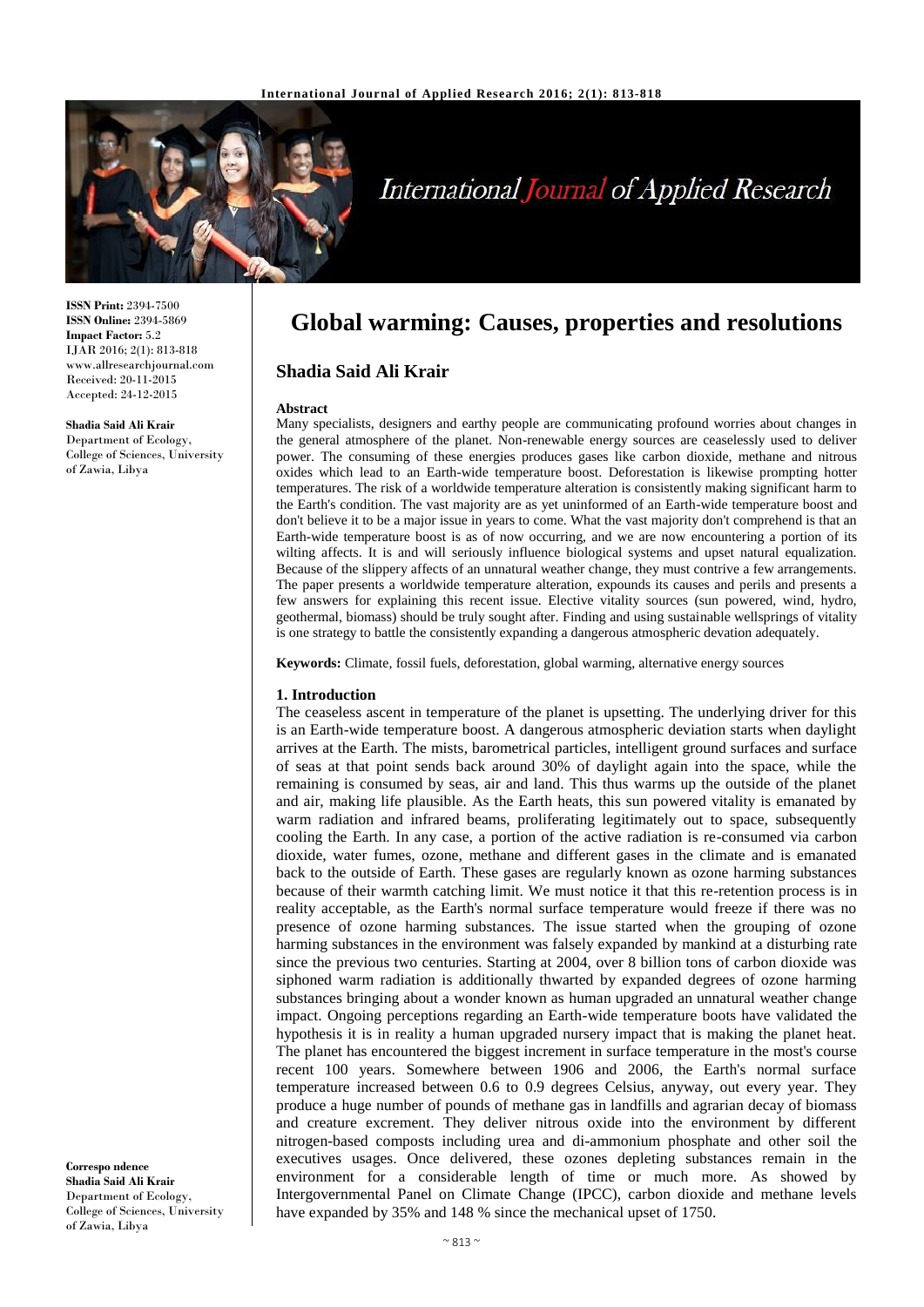## **2. Greenhouse Effect**

While different planets in the nearby planetary group of the Earth are broiling hot or harshly cool, Earth's surface has moderately mellow, consistent temperatures. Earth appreciates these temperatures because of its climate, which is the flimsy layer of gases that cover and secure the planet. 97% of atmosphere researchers and scientists concur that people have changed the Earth's air in sensational manners in recent hundreds of years, bringing about a worldwide temperature alteration. To comprehend an unnatural weather change, it is first important to get comfortable with the nursery impact. As Fig.1 delineates, the characteristic nursery impact typically traps some bit of warmth so that our planet is protected from arriving at frigid temperatures while human improved nursery impact prompts an unnatural weather change. This is because of consuming of nonrenewable energy sources which increment the measure of ozone harming substances (carbon dioxide, methane and oxides of nitrogen) present in the climate [2].



**Fig 1:** Distribution of greenhouse gases

The exchange of approaching and active radiation that warms up the Earth is regularly alluded to as the nursery impact because a nursery works along these lines (Fig.2). Approaching bright radiation goes through the glass dividers of a nursery and is consumed by the plants and hard surfaces inside. They catch more vulnerable infrared radiation experiences issues going through the glass dividers and inside, in this way, warming the nursery. This impact lets tropical plants succeed inside a nursery during a virus season [2] .

radiation warms the inside of the vehicle, yet friendly, warm radiation is caught inside the shut windows of the vehicles. This capture heats the vehicle. This catching happens so that the hot air doesn't rise and doesn't lose vitality however show [2] . This marvel is portrayed in Fig. 3.

In the expressions of Michael Daley, an Associate Professor of Environmental Science at Lasell College: "Gas particles that ingest warm infrared radiation, and are in noteworthy enough amount, can compel the atmosphere framework. These sorts of gas atoms are called ozone-depleting substances". Carbon dioxide and other ozone-depleting substances act like a mantle, engrossing infrared radiation and keeping it from getting away into the space. The net impact is the customary warming of the Earth's climate and surface. The nursery impact, joined with expanding levels of ozone harming substances and the subsequent an Earth-wide temperature boost, is relied upon to have philosophical ramifications. On the off chance that a worldwide temperature alteration proceeds with excessive and nothing viable is done to constrain this shrewd, it will cause huge environmental change, an ascent in ocean levels, outrageous climate occasions and different merciless normal, natural and social effects.

## **3. Greenhouse Gases**

There are many ozone-depleting substances which are basically transmitted by human movement. The above all else in the rundown is carbon dioxide. Over the top consuming of non-renewable energy sources like coal and oil is the central point for delivering this gas. In addition, deforestation for example evacuation of trees for obtaining lands likewise causes a huge measure of carbon dioxide in the environment. Concrete production likewise contributes carbon dioxide to climate when calcium carbonate is warmed creating lime and carbon dioxide. The subsequent offender gas is methane known as flammable gas. We create it because of rural exercises, for example, domesticated animals processing, paddy rice cultivating and utilization of excrement. Methane is likewise delivered because of illadvised administration of waste. Nitrous oxides are produced principally by manures. Fluoridated gases, for example, chlorofluorocarbons (CFCs) are mainly a consequence of different mechanical procedures and refrigeration  $\left[\dot{5}, 6\right]$ . Fig.4 shows pictorially the conveyance of ozone-depleting substances. These gases are having their negative impact in expanding the destruction of an unnatural weather change. They are consistently causing an expansion in the world temperature.



**Fig 2:** Plants embodied in a greenhouse

A comparative wonder happens in a vehicle which is left outside on a chilly, bright day. Approaching sun oriented

**Annual Greenhouse Gas Emissions by Sector** Industrial 16.8% **Power stations Transportation fuels** 14.0% Waste disposal<br>and treatment  $3.4%$ 3.4%<br>Land use and<br>biomass burning<br>10.0% Agricultural 12.5% Fossil fuel retrieval,<br>processing, and distribution 11.3% 10.3% Residential, commercial<br>and other sources 40.0% 62.0% 29.5%  $20.69$  $\frac{1.1\%}{1.5\%}$ <br>2.3%<br>5.9%  $10.20$ .1% 26.0% Carbon Dioxide Methane<br>(18% of total) Nitrous Oxide<br>(9% of total)

**Fig 3:** Distribution of greenhouse gases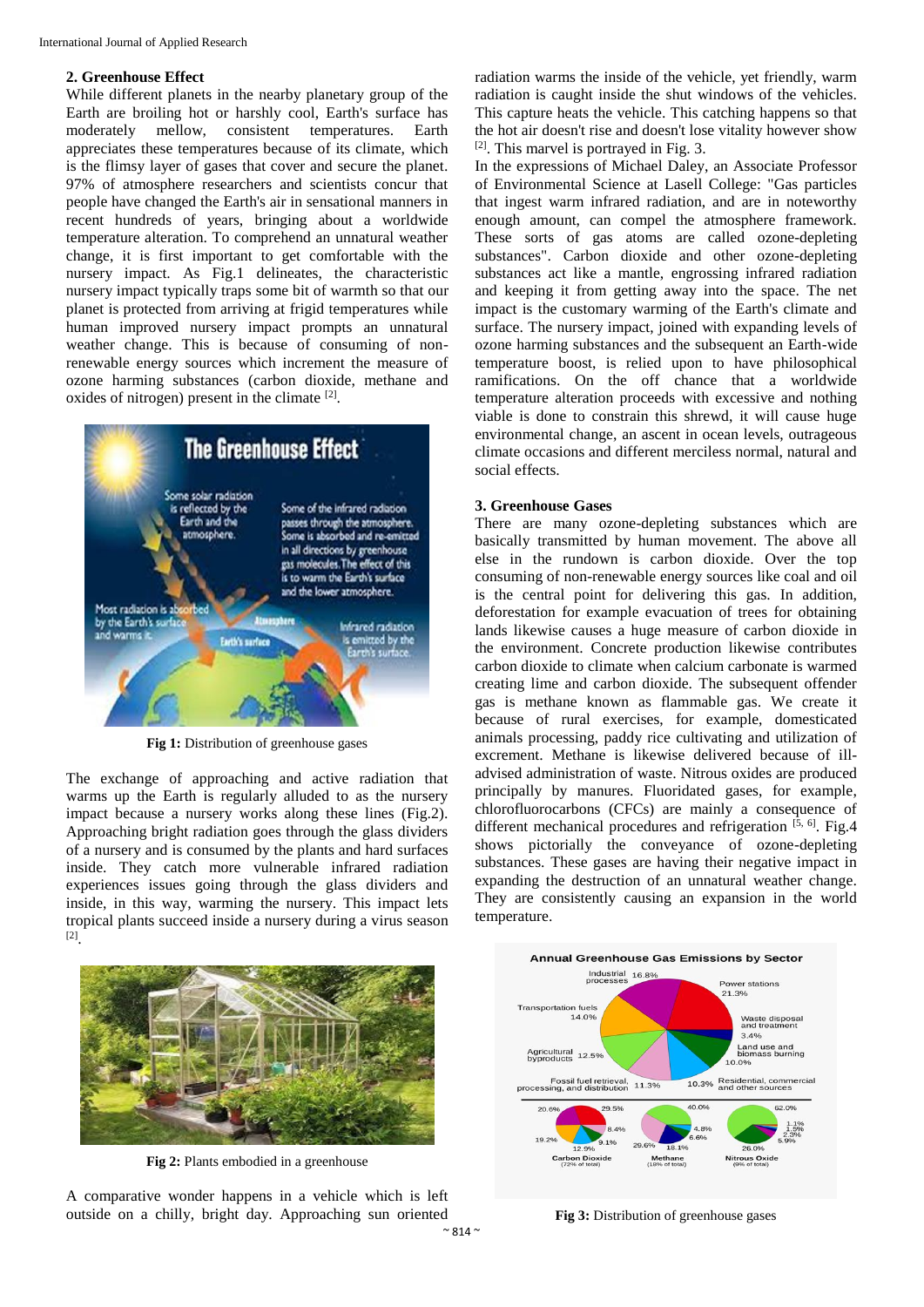#### **4. Causes of Global warming**

The significant reason for a worldwide temperature alteration is the ozone-depleting substances. They incorporate carbon dioxide, methane, nitrous oxides and now and again chlorine and bromine containing mixes. The development of these gases in the climate changes the radiative balance in the environment. Their general impact is to warm the Earth's surface and the lower environment since ozone harming substances ingest a portion of the active radiation of Earth and re-transmit it back towards the surface. The net warming from 1850 to the furthest limit of the twentieth century was equal to almost 2.5 W/m2 with carbon dioxide commitment around 60% to this figure, methane around 25 percent, with nitrous oxides and halocarbons giving the rest of. In 1985, Joe Farman, of the British Antarctic Survey, distributed an article showing the abatement in ozone levels over Antarctica during the mid-1980s. The reaction was striking: huge scope worldwide logical projects were mounted to demonstrate that CFCs (used as vaporized fuels in mechanical cleaning liquids and in refrigeration apparatuses) were the reason for the issue. Much more significant was sudden universal activity to check the discharges of CFCs. The second significant reason for a dangerous atmospheric delation are the consumption of ozone layer. This happens mostly because of the nearness of chlorine-containing source gases. At the point when bright light is available, these gases separate delivering chlorine particles which at that point catalyze ozone pulverization. Pressurized canned products present in the air are additionally causing a worldwide temperature alteration by changing the atmosphere in two distinct manners. Right off the bat, they disperse and keep sun oriented and infrared radiation and besides, they may change the microphysical and substance properties of mists and maybe influence their lifetime and degree. The dispersing of sun based radiation acts to cool the planet, while assimilation of sun oriented radiation by pressurized canned products warms the air legitimately as opposed to allowing daylight to be consumed by the outside of the Earth. The human commitment to the measure of pressurized canned products in the air is of original structures. For example, dust is a side-effect of agribusiness. Biomass consuming produces a blend of natural beads and sediment particles. Many mechanical procedures produce a wide assorted variety of mist concentrates, relying upon what is being singed or created in the assembling procedure. Besides, exhaust outflows from different transport produce a rich blend of poisons that are either mist concentrates from the start or are changed by synthetic responses in the air to frame pressurized canned products [8].

## **5. Global Warming**

Predicting the consequences of global warming is one of the most difficult tasks faced by the climate researchers. This is due to the fact that natural processes that cause rain, snowfall, hailstorms, rise in sea levels is reliant on many diverse factors. Moreover, it is very hard to predict the size of emissions of greenhouse gases in the future years as this is determined majorly through technological advancements and political decisions. Global warming produces many negative effects some of which are described here. Firstly, extra water vapour which is present in the atmosphere falls again as rain which leads to floods in various regions of the world. When the weather turns warmer, evaporation process from both land and sea rises. This leads to drought in the regions where

increased evaporation process is not compensated by increased precipitation. In some areas of the world, this will result in crop failure and famine particularly in areas where the temperatures are already high. The extra water vapour content in the atmosphere will fall again as extra rain hence causing flood. Towns and villages which are dependent on the melting water from snowy mountains may suffer drought and scarcity of water supply.

It is because the glaciers all over the world are shrinking at a very rapid rate and melting of ice appears to be faster than previously projected. According to Intergovernmental Panel on Climate Change (IPCC), about one-sixth of the total population of the world lives in the regions which shall be affected by a decrease in melting water. The warmer climate will likely cause more heat waves, more violent rainfall and also amplification in the severity of hailstorms and thunderstorms. Rising of sea levels is the most deadly affect of global warming, the rise in temperature is causing the ice and glaciers to melt rapidly. This will lead to rise of water levels in oceans, rivers and lakes that can pilot devastation in the form of floods [6].

As evident from Fig. 5, temperature anomalies are projected to increase in coming years. Before, the 20th century, the situation was well under control but the beginning of the current century, the situation started to worsen .This was all due to increase in global warming majorly due to the fact that new industries and power houses started operation and emitted harmful gases which cause the planet to heat up. This data is based onthe research carried out by different climate and environmental research agency.



**Fig 4:** Global warming projections by various Science and Engineering research agencies



**Fig 5:** An assessment of the relative impact and risks connected with global warming. Five categories are assessed. The barsarecolour-coded to show level of impact/concern for each factor as a function of temperature increase

Similarly, Fig. 6 elaborates the risks and impacts of global warming in years to come. As can be inferred from figure, we are currently experiencing severity of extreme climate events in the form of thunderstorms, floods and earthquakes.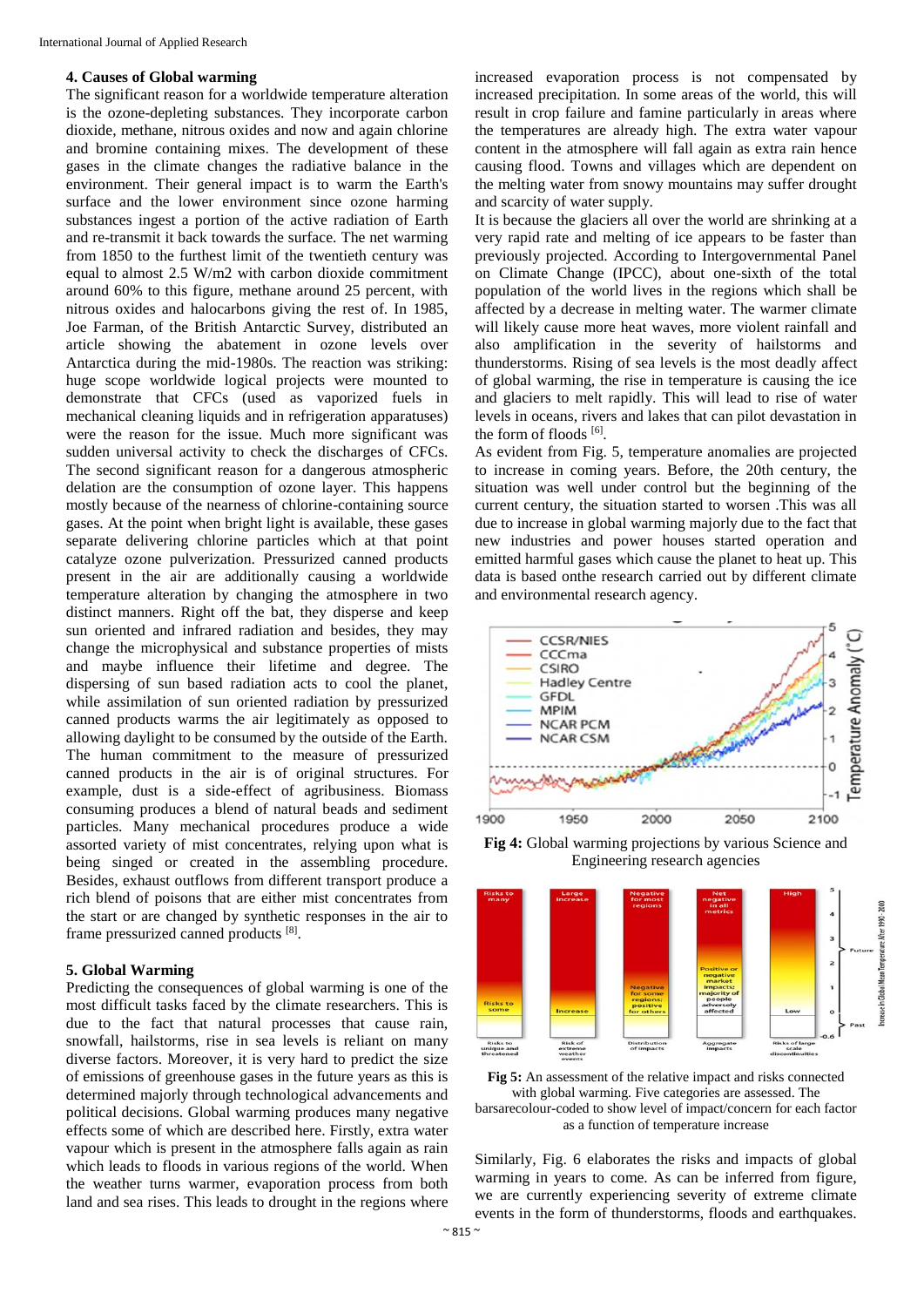This destruction will take a sharp hike if nothing is done to stop this menace. Fig. 7 depicts global mean temperature in the recent years according to National Aeronautics and Space Administration (NASA). The trend clearly puts up a serious question for us. How will we survive on earth given the rise in temperature to prevail?

## **6. Effects on Living Beings**

Global warming can severely affect the health of living beings. Excess heat can cause stress which may lead to blood pressure and heart diseases. Crop failures and famines, which are a direct consequence of heating up of earth, can cause a decline in human body resistance to viruses and infections. Global warming may also transfer various diseases to other regions as people will shift from regions of higher temperatures to regions of comparatively lower temperatures. Warmer oceans and other surface waters may lead to severe cholera outbreaks and harmful infections in some types of sea food [11]. Moreover, it is an established fact that warmer temperatures lead to dehydration which is a major cause of kidney stones. A medical team from The Children's Hospital of Philadelphia examined the health proceedings of more than 60,000 Americans alongside weather records. They discovered that individuals were most likely to be hospitalized with kidney stones three days after a temperature rise. Since 1994, kidney stone incidence has risen from about one in 20 people to one in 11. This trend is likely to increase as the globe gets hotter. According to Luis Ostrosky, M.D. of the Division of Infectious Diseases at The University of Texas Health Science Centre at Houston Medical School and medical director for epidemiology at Memorial Hermann-Texas Medical Centre: "One infection that is definitely making a weird pattern is valley fever". In his words, "This is a fungal infection we used to see only in California, Arizona, New Mexico and a little in Texas, but last year we found it for the first time in Washington State." This potentially deadly condition caused apprehension in California when the number of cases increased drastically during 2010 and 2011. Valley fever infections have been on the rise, probably because of warming climates and drought causing dust storms. Dry soil and wind can carry spores that spread the virus. Hotter and drier climates are projected to increase the amount of dusting carrying this disease. Researchers have alreadynotic a rise in mosquito-borne disease like dengue fever and malaria due to warmer and longer summers. Perhaps the most prominent mosquitoborne disease, West Nile Virus, has already experienced a sharp increase in annual cases. According to the U.S. Centres for Disease Control and Prevention, the summer of 2012 was the nastiest West Nile season on record, the likely reason was

Storms & flooding idity / mortality lity / mor Global climate change effects tor biology Temperature pollutants Sea level Precipitation **Civil conflict** Morbidity / mortality

that summer's scorching heat and drought. Lyme disease is another dangerous disease which is transmitted mainly

through bites from certain tick species [12]

Fig 6: Potential impacts of global climate change on human health

Fig. 8 describes in the form of a block diagram that how alterations in global climate can affect human health. The bitterest fact is that it can cause various diseases and deprive human beings of the food.

Global warming is also affecting animals. They need to move to cooler places in order to survive. This process has been observed in various places, for instance, in the Alps, in mountainous Queensland in Australia, and in the misty forests of Costa Rica. Fish in the North Sea have been reported to move northwards too .The impacts on species are becoming noteworthy to such an extent that their movements can be used as a sign of a warming world. They are the silent witnesses of the swift changes being inflicted on the Earth. Scientists and researchers predict that global warming is gradually damaging the ecosystems of various species and is playing a very unconstructive role in making them extinct. For instance Asia's only ape – the orang- utan – is in bottomless trouble. Its last remaining strongholds in the rainforests of Indonesia are being endangered by a range of pressures, including climate change, putting the animal at the menace of extinction within a few decades. With global warming continually increasing the duration and frequency of droughts, bushfires are occurring more often in these heavily logged forests, further fragmenting the orang-utan's living domain. Similarly, in Africa, elephants face a series of threats including shrinking living space, which brings them more regularly into divergence with people. With this reduced living space, elephants will be unable to escape any changes to their natural habitat causedbyglobal warming, including more common and longer dry periods, placing further pressure on their survival.

## **7. Alternative Energy Sources**

The hazards caused by global warming are tremendous. Excessive use of fossil fuels such as coal, natural gas and oil play a part in it too. The usage of fossil fuels should be discontinued immediately. The most significant solution to put an end to this disaster is the use of alternative energy sources. They include wind, solar, bio mass, geothermal and hydro. The most noteworthy point in using these sources is their clean nature. They do not produce any sort of pollution or toxic gases that can lead to global warming. They are environmentally friendly and pose no threat to ecological balance. However, their high installation and setup costs may drive energy companies away from them at first but in the long run they are surely beneficial for everyone. Most importantly, fossil fuels will deplete one day and sooner or later, we have to turn to renewable energy sources for energy production.



**Fig 7:** Save earth from global warming by using renewable energy sources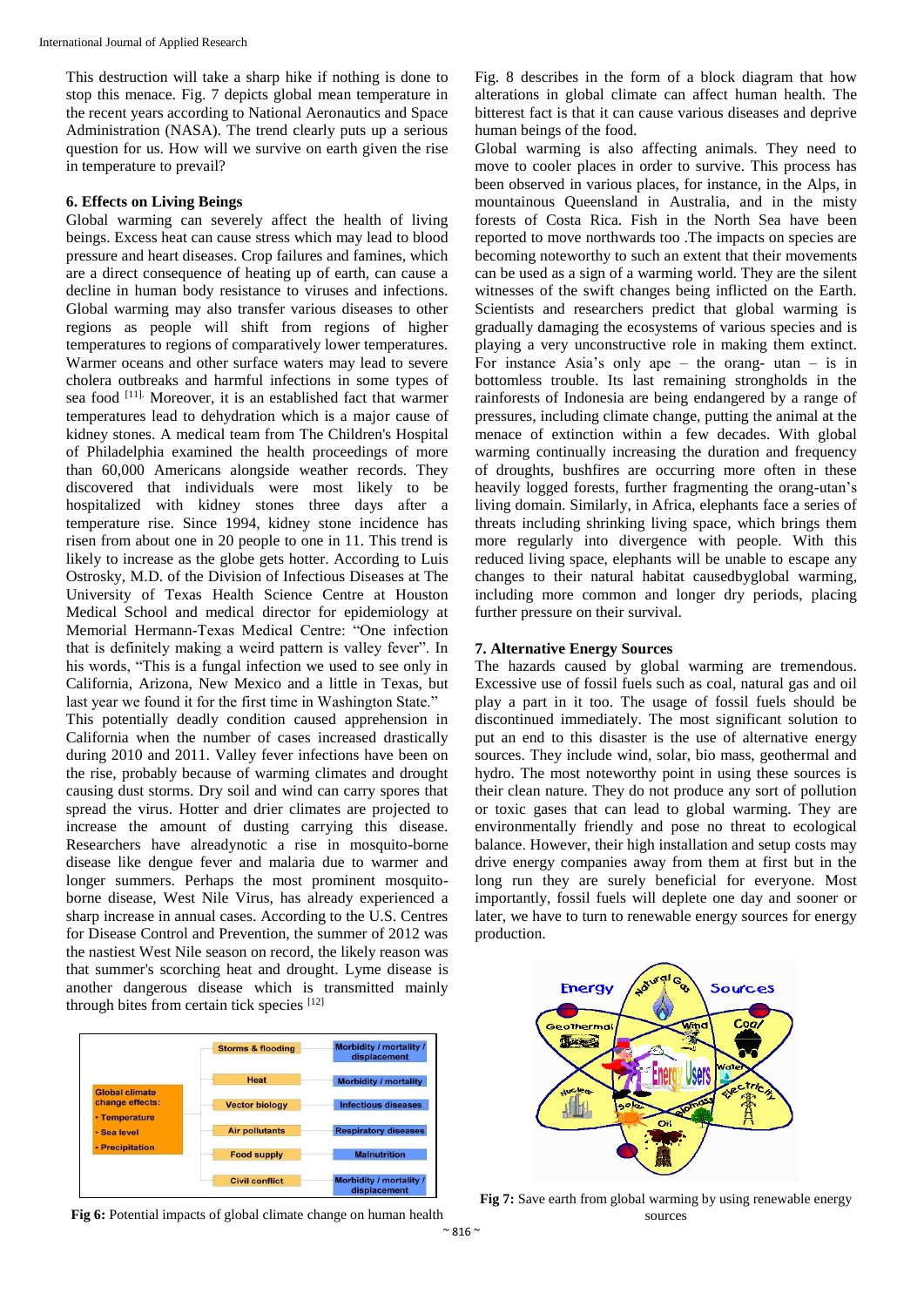Thus, the eventual solution to end global warming is to use alternative energy sources. Fig. 9 depicts in a pictorial way that earth can be saved from the hazards of global warming if we utilise renewable energy sources.

To counteract the medical hazards of global warming, it is essential to turn to renewable energy sources. Public, in general, should be responsible about their decisions on energy conservation methods. This will ensure a healthy atmosphere and stable climate for our future generations. Governments should devise and pass policies which encourage the energy companies and people, in general, to use renewable energy instead of conventional energy, Nongovernmental organisations (NGOs) should distribute pamphlets to people motivating them to use alternative sources of energy and discourage them from using fossil fuels. They should also explain to them the hazards which the usage of fossil fuels will cause. Many developed countries are already generating huge amounts of power using renewables. These countries should extend their helping hand to developing countries to combat the evil of global warming collectively. Using renewable energy is the most effective way to curtain the emission of gases which play a major role in global warming Fig. 10 and Fig. 11 show that the use of renewables is gradually increasing. The figure should be much more than present so that we can tackle the problem of global warming timely and effectively.



**Fig 8:** Projected world energy mix in 2030

## **8. Other Solutions**

As explained before, poisonous emanations are a significant reason for a dangerous atmospheric devotion, A probable answer for decrease hurtful outflows is to cut the utilization of vehicles which produce them. We have not met this with much accomplishment the same number of individuals won't chop down their act of utilizing vehicles. Presumably, a few people have used bikes and open vehicle, while some other like to walk however these numbers are little. It ought to be noticed that efficiency and emanation rates are boss variables to consider regarding the vehicle decision. Cross breed vehicles have higher proficiency and lower outflow rates. Keeping the tires swelled will help improve mileage and air channels ought to be regularly supplanted to chop down unsafe emanations. Individuals should impart the ride to companions or associates to lessen the complete number of vehicles out and about. Print and online networking can assume a viable job in checking the issue.

It should utilize the way of thinking of car commercials to urge drivers to monitor vitality and decrease contamination. Mindfulness crusades can be begun utilizing bulletins, banners and logos like appeared in Figures 12-14. They are a valuable method to exhibit that an unnatural weather change isn't useful for the planet. Reusing is additionally a decent method to decrease a worldwide temperature alteration.

Individuals should utilize battery-powered batteries rather than dispensable ones. Quality items ought to be purchased that have a long life. Shopping ought to be done from neighborhood markets, which decrease transportation. Even little individual endeavors like bringing down the indoor regulators in winter and using minimal fluorescent lights rather than radiant lights can help to address a worldwide temperature alteration. It must begin reforestation plans to grow an enormous number of trees. Timberland debasement and deforestation must be disheartened at government level. Atomic force is likewise a potential arrangement as this force brings about less emanations however this strategy ought to be utilized with care as it can prompt serious mishaps subsequently, the significant obstacle is to conquered the securitproliferation, garbage removal and significant expenses of atomic force if this technique must be made handy<sup>[1]</sup>.



**Fig 9:** Shows symbolically how global warming is causing the earth to melt



**Fig 10:** Showing a symbolic representation to top global warming

## **9. Conclusion**

The logical and ecological network is on the same wavelength regarding the unpleasant truth of an Earth-wide temperature boot and the contribution of the human factor in it. The paper talked about here has just marked the outside of what is an exceptionally mind boggling line of logical and designing investigation. An Earth-wide temperature boost is a major risk, and they must take fitting estimates to handle this tough issue. This issue isn't just raising a ruckus to the people yet additional to creatures and plants. Softening of polar ice tops will prompt floods which can cause disorder all over the place. Ascent of ocean levels will destroy farming and fishing exercises. To leave upon these issues, some medicinal advances must be opportune taken which incorporate however are not restricted to the utilization of inexhaustible wellsprings of vitality and halting